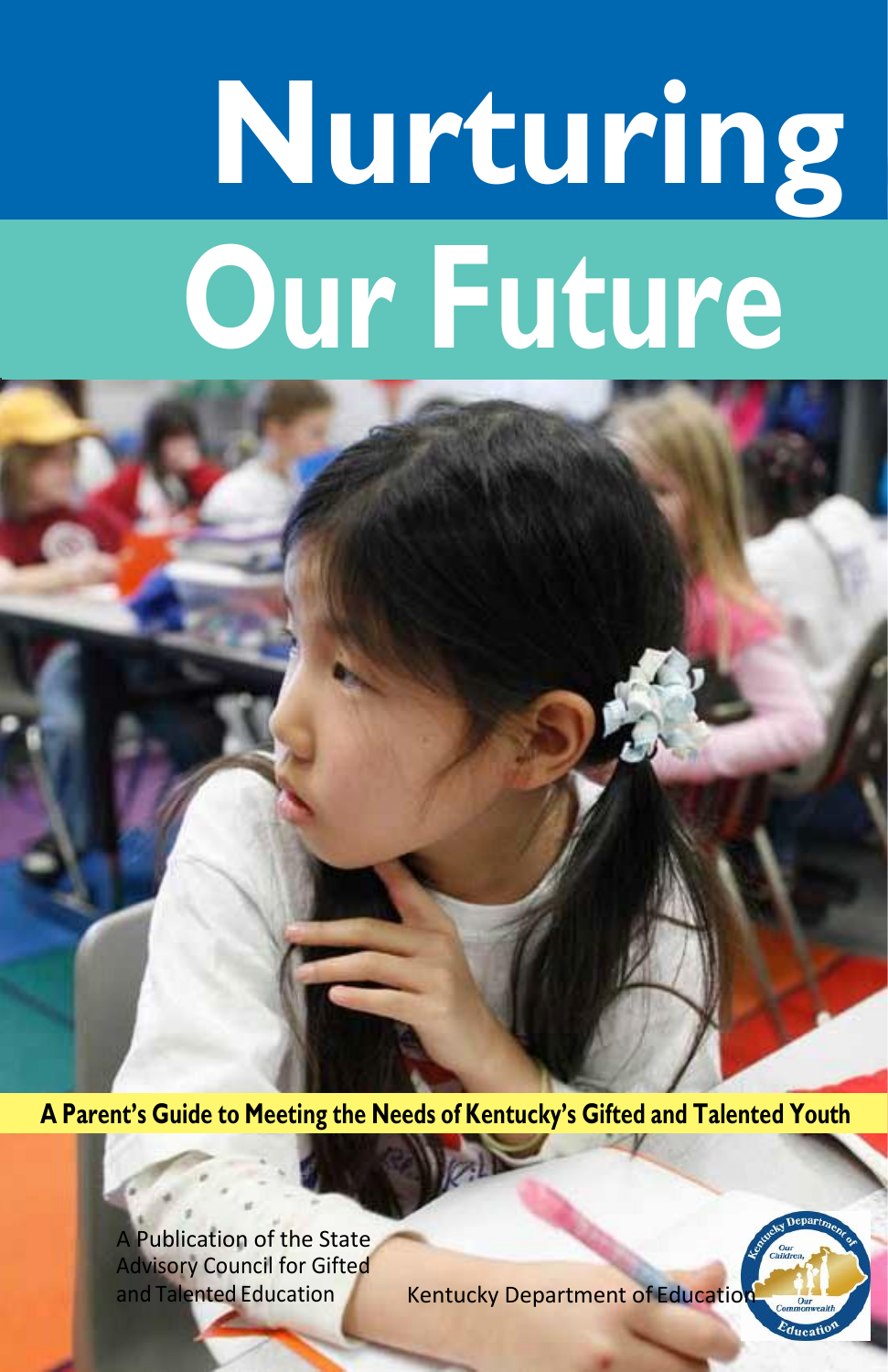# **Nurturing OurFuture**

## **Table of Contents**

| What are service options and how are they determined?4 |  |
|--------------------------------------------------------|--|
|                                                        |  |
|                                                        |  |
|                                                        |  |
|                                                        |  |
|                                                        |  |
|                                                        |  |

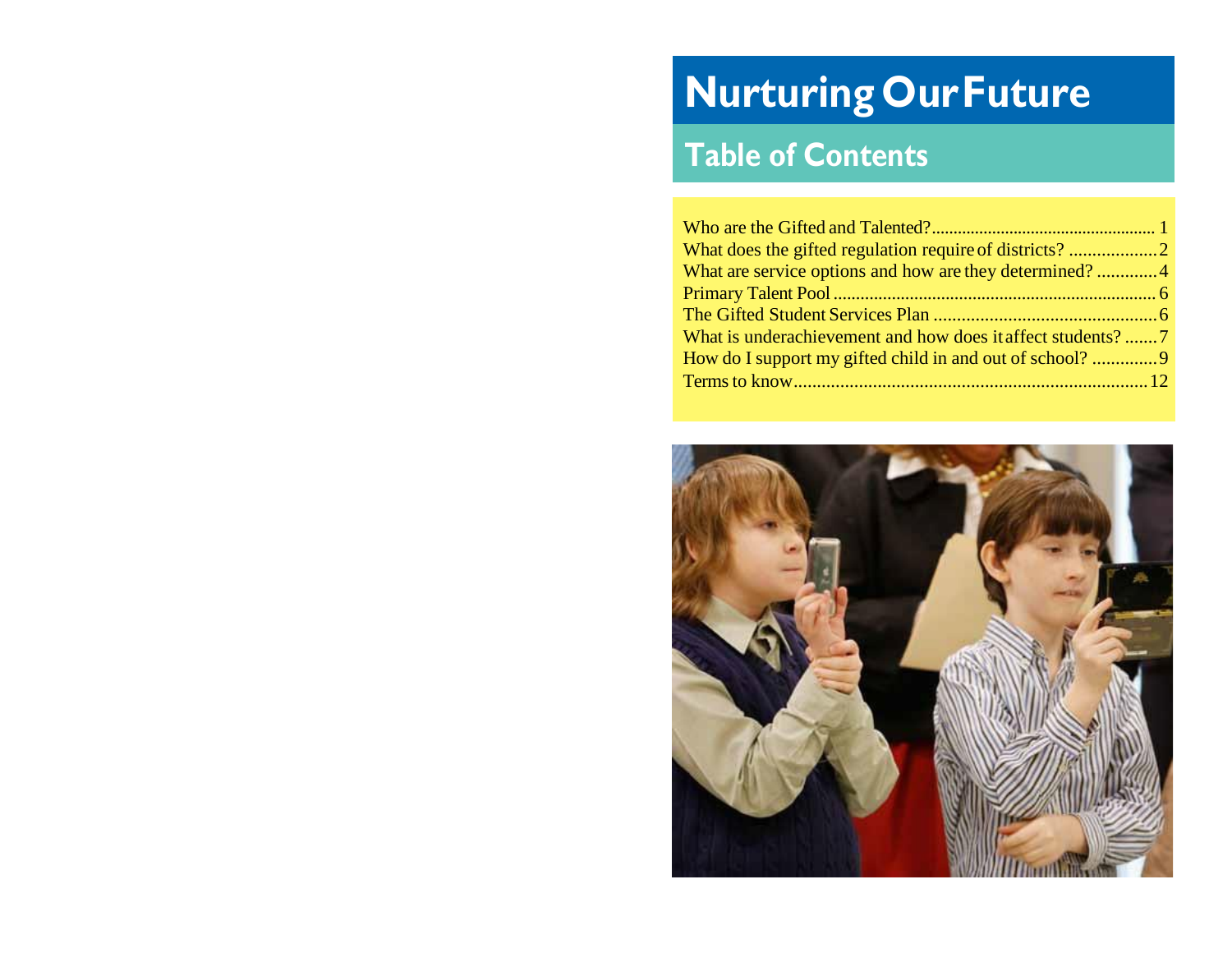# **WhoaretheGiftedandTalented?**

Kentucky's gifted and talented students include those who are identified as possessing demonstrated or potential ability to perform at exceptionally high levels in general intellectual ability, specific academic aptitude (e.g., mathematics, science, language arts), creativity, leadership skills, and/or the visual or performing arts.

#### 704 KAR 3:285

*While formal identification of gifted and talented students involves a combination of formal measures (tests), work samples, observations, checklists, and input from parents, teachers, and the student in order to match educational services to needs, parents will find student characteristics that require attention both in and out of the classroom.*

#### Gifted children are those who may demonstrate:

- Early and rapid learning
- Keen observation
- Efficient, high-capacity memory
- Intense curiosity, questioning
- Intense reactions
- Abstract thinking
- High activity level
- Strong verbal ability
- Ability to concentrate for long periods in area of interest
- Emotional sensitivity, excitability
- Wide range of interests
- Unusual depth and intensity of interest intopic

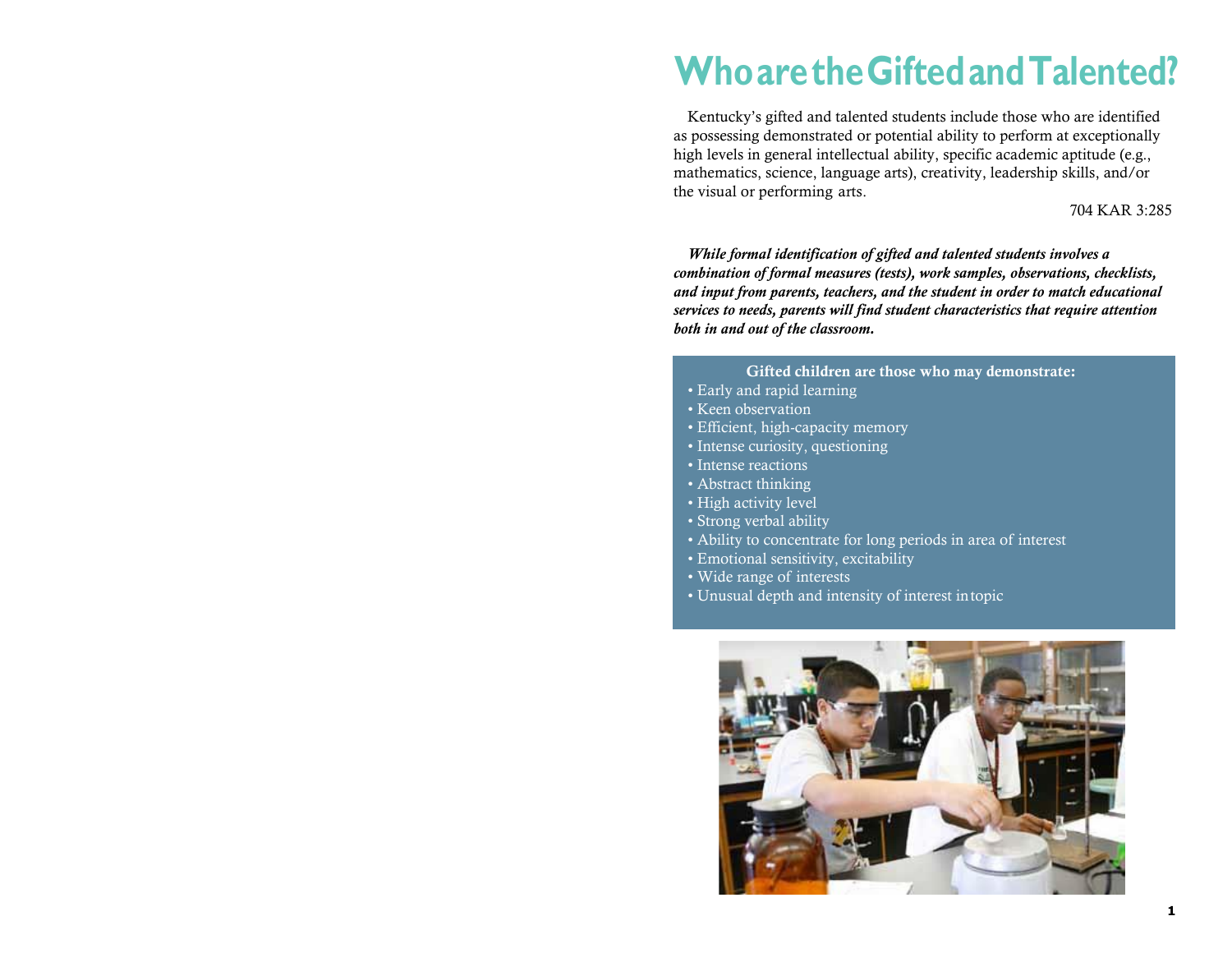### **Gifted Children in Kentucky**

Gifted children are found in all shapes and sizes, representing every race, ethnicity, economic background, and many exceptionalities. Kentucky's gifted children are urban, suburban, and rural youth from every part of the state and many nations.

The diversity of students who make up the gifted population, and the range of gifts and talents requiring attention in order to allow students to reach their full potential, create significant challenges to meeting student needs.

Kentucky's Gifted Regulation 3:285 establishes the policies and procedures that guide gifted services at the local level. Each school district is required to pass local policies, procedures, and assurances that support appropriate gifted services for students in compliance with the Gifted Regulation. These policies and procedures guide school councils, school boards, and district level committees as decisions are made about educational policy and services that impact gifted students.

# **What does the gifted regulation require of districts?**

### **What must each school district do for its Gifted and Talented Students?**

Every district and every school wants its students to succeed. The Gifted Regulation (704 KY Administrative Regulation 3:285) establishes policies and procedures to guide districts, schools, teachers, and parents as they work together to design the most effective school experience for gifted students.

Every school must design articulated services K-12 matched to the needs of students diagnosed as demonstrating gifted and talented behaviors. To develop the curriculum for these students, schools shall differentiate, replace, supplement, or modify curricula to facilitate high level attainment of the learning goals established in KERA (Kentucky Education Reform Act) and to assist students' development of individual interests, needs, and abilities.

Districts must identify and serve students in five categories:

- a) General Intellectual Ability: These are the students who are identified on the basis of an IQ score (9th stanine on a full scale comprehensive test of intellectual ability).
- b) Specific Academic Aptitude: These students are identified on the basis of a 9th stanine on an individual or group test of academic aptitude. (achievement test)
- c) Creativity: These students are identified on the basis of formal or informal measures — creativity tests, creative writing samples, observations of creative problem-solving, or product creation.
- d) Leadership: These students are identified on the basis of informal measures that include demonstrated leadership roles, sociograms, observations of leadership, product/portfolio review, or self-reflections.
- e) Visual/Performing Arts: These students are identified based on performance through observations of demonstrated arts ability, portfolio review, and/or audition.

### **Gifted Students are a Category of Exceptional Children**

Gifted students are included as a category of exceptional children requiring accommodation in the Kentucky Education Reform Act. The purpose of identifying and serving gifted youth within schools is to ensure appropriate levels of instruction in order to maximize the potential of every child. Contrary to the myth, gifted children will not "make it on their own."

#### **Minimum Requirements**

According to 704 KY Administrative Regulation 3:285, districts shall provide articulated, primary through grade twelve (12) services for students diagnosed as possessing gifted characteristics. These services must:

- a. Be qualitatively differentiated to meet individual needs
- b. Result in educational experiences commensurate with the student interests, needs, and abilities
- c. Facilitate the high level attainment of goals established in KRS 158.6451

### **Grouping for instructional purposes**

### **SHALL BE used.**

There shall be multiple service delivery options, with no single service option existing alone, district-wide, at a grade level.

An individualized educational plan (Gifted Student Services Plan — GSSP) shall be designed to meet the individual student's needs. The GSSP will match student abilities, interests, and needs to differentiated service options and will establish accountability for meeting student instructional needs.

Teachers working with gifted students shall be prepared through appropriate professional development to address the individual needs, interests, and abilities of the students.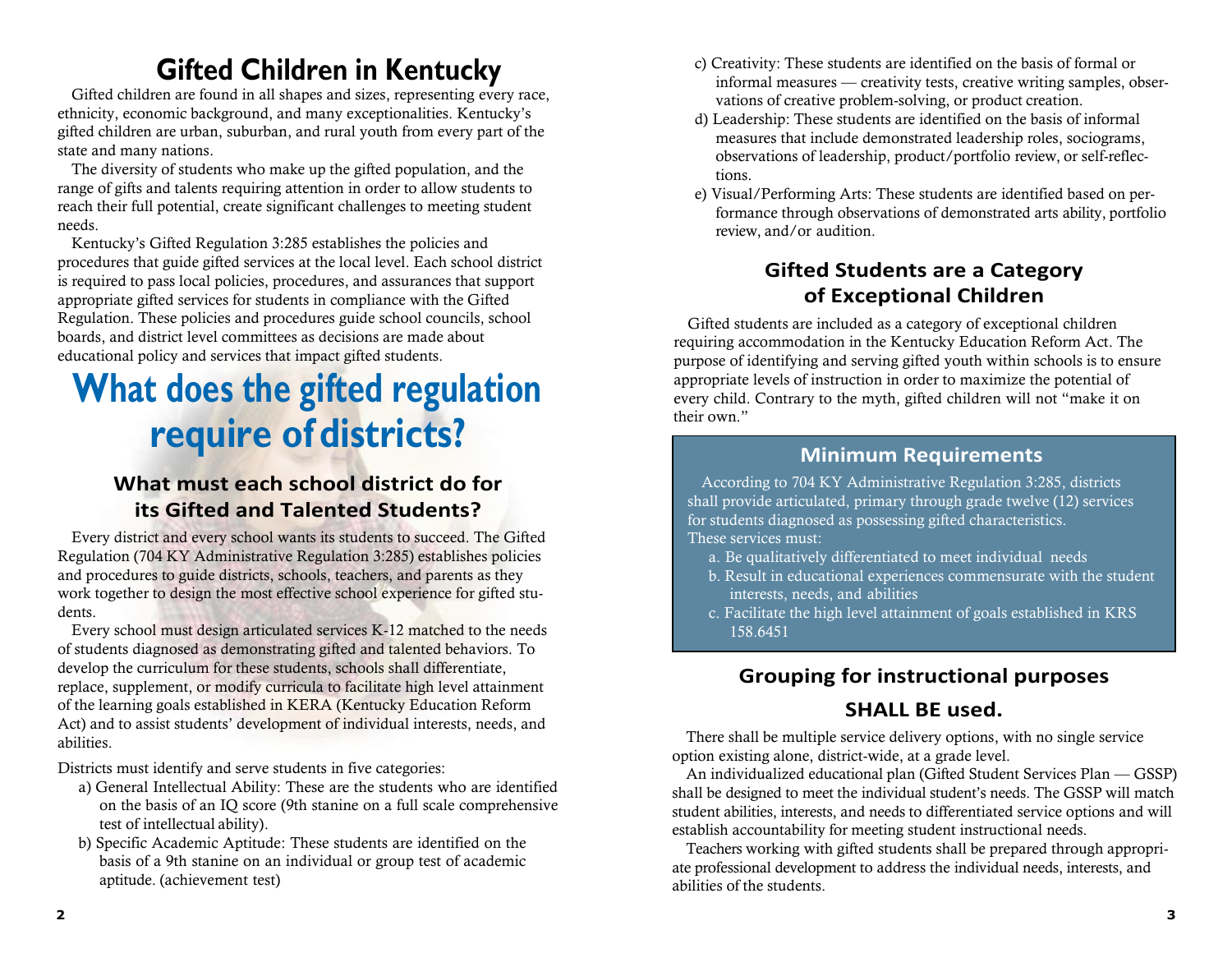# **Whatareserviceoptionsand how are they determined?**

#### **How Are Service Options Determined?**

Once students are identified as Gifted and Talented, the gifted placement committee, composed of the Gifted Resource teacher, counselor, teachers, principal, and other appropriate personnel examine test and diagnostic data to develop the Gifted Student Services Plan (GSSP).

Keeping in mind that the objective of Gifted Services is the development of students to their maximum potential, the gifted committee works to identify services matched to the identified needs of the student. Gifted services should provide for continuous progress in students' areas of strength and need.

*Leadership services should be offered to ALL Gifted and Talented students, as they will each be expected to be leaders in their fields of expertise.*

The Gifted Regulation requires that parents be informed about the service recommendations at least once during the school year. Services are identified, specific instructional goals for the student are identified, and the individual(s) responsible for documenting progress toward the instructional goals are named in the GSSP.

*It is the responsibility of the school to report at least twice in each school year, the progress of the student toward the instructional goals identified in the GSSP.*

*Each district shall have a grievance policy in place to assist parents in addressing concerns regarding gifted services and placements.*

### **Service Options**

Service options are to be matched to the identified strengths and needs of the gifted and talented students to be serviced. Service options are to be offered that are qualitatively differentiated to meet student needs, facilitating high level achievement of the KERA goals and mastery of the Kentucky Core Content for Achievement.

Districts shall use grouping for instructional purposes and multiple service delivery options. Student grouping format shall include grouping based on student interests, needs, and abilities, including social and emotional needs.

Cluster grouping is the grouping of a limited number of identified gifted students in a heterogenous setting with a teacher trained in the appropriate special needs of gifted students for the purpose of receiving differentiated

educational experiences matched to the student's needs, interests and abilities.

- Resource services are services delivered in a pull-out classroom or other appropriate instructional setting to provide direct instruction by teachers trained in the unique needs of gifted students and to provide an intellectual peer group.
- Independent study is the self-directed exploration of a topic or a course under the supervision of a teacher or college/university personnel.
- Honors courses are classes designed to present students with higher levels of content, process, product, and pacing. Honors courses are not exclusively for gifted students, but gifted students may be clustered within an honors section, providing a higher level curriculum that can be further differentiated.
- Seminars are sessions on specific topics focusing on advanced content and high level process skills. Conducted by teachers, representatives of various professional fields, volunteers, or parents, seminars provide opportunity for students to come together while maintaining enrollment in their regular coursework.
- Distance learning is a rapidly growing service option in which students use the Internet, television broadcasts, correspondence courses, and other technology to access courses and resources not available within the school. Kentucky Virtual High School offers many high level courses.

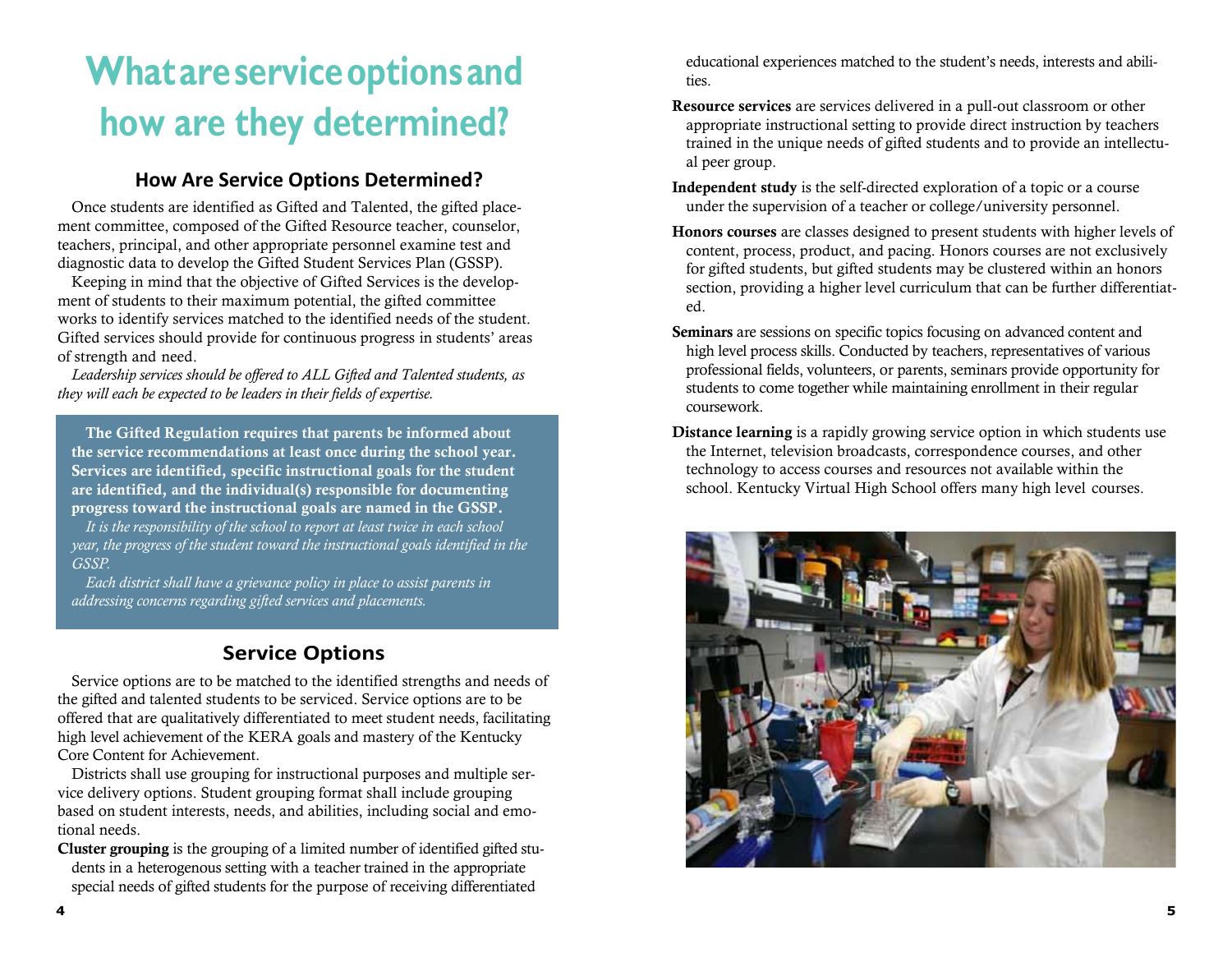# **Primary Talent Pool**

*The Primary Talent Pool is intended to discover and nurture the gifts and talents of high potential students so that these students may truly thrive in a setting of continuous progress.*

Each school that serves students in primary grades will develop a group of students informally selected as having characteristics and behaviors of a high potential learner and will use a series of informal and formal measures to determine differentiated service delivery needs during their stay in the primary program.

Representing the five areas that districts are required to serve (general intellectual, specific academic aptitude, creativity, leadership, and visual and performing arts), the talent pool may be made up of approximately twentyfive percent of the primary population. These high potential learners are selected for participation in the talent pool through the use of assessment options (minimum of three) to assess the degree of demonstrated gifted characteristics and behaviors and to determine the level of need and most appropriate service interventions. Data from formal, normed measures may also be used to discover and include eligible students overlooked by informal assessment, and to diagnose appropriate levels of service.

### **Services for Primary Students**

Membership in a primary classroom shall not preclude the continued, appropriate use of resource services, acceleration options, or the other specialized service options appropriate to the individual needs of primary high potential students.

With the exception of self-contained classrooms, all service delivery options that are available to grades 4-12 may be appropriate for students in the primary talent pool.

There shall be multiple service delivery options, with no single service option existing alone, districtwide, at any grade level P-12.

# **The GiftedStudent Services Plan**

For each student formally identified as gifted and talented (grades 4-12) an individualized Gifted Student Services Plan shall be developed. The GSSP is designed to match student interests, needs, and abilities to differentiated service options and serves as the communication vehicle between parents and school personnel.

While the format for the GSSP may be adapted to meet local district needs, the GSSP must include information about the strengths and needs of the student, information about specific instructional strategies and interventions to meet student needs, goals for student growth, and identification of the individual(s) responsible for providing services and the documentation that will demonstrate progress toward the specified goals.

Parents should expect a progress report from the school at least once each semester that reflects the student's progress toward the goals identified in the GSSP.

The district must have procedures in place that will allow parents to provide input and to make changes in the GSSP and services provided. These procedures will usually be part of board policy and assurances.

#### **Information Gathering and Reporting**

The Gifted Regulation requires that districts implement a procedure to gather information related to the interests, needs, and abilities of students from parents or guardians for use in determining appropriate services.

Parents or guardians of identified students shall be notified annually of services included in the child's GSSP and specific procedures to follow in requesting a change in services.

# **What is underachievement and how does it affect gifted students?**

#### **Underachievement**

Underachievement is the significant *gap between a student's potential ability and demonstrated achievement* to a degree that there is an overall diminished ability to achieve at the expected level of ability. Unfortunately, many current educational settings foster underachievement because students sit unchallenged and are expected to wait to learn new skills or content. As students associate success with school tasks that come easily (or that represent skills/content already known), they face a diminished ability and willingness to attempt tasks that may represent an appropriate level of challenge.

Students who underachieve are often recognizable as the students who don't seem to be working up to their potential. These may be students who demonstrated significant potential earlier in their school career, yet that high potential is not recognized in their current work. Underachieving students may do well on tests, but fail to complete or turn in daily assignments. Underachieving students may withdraw from the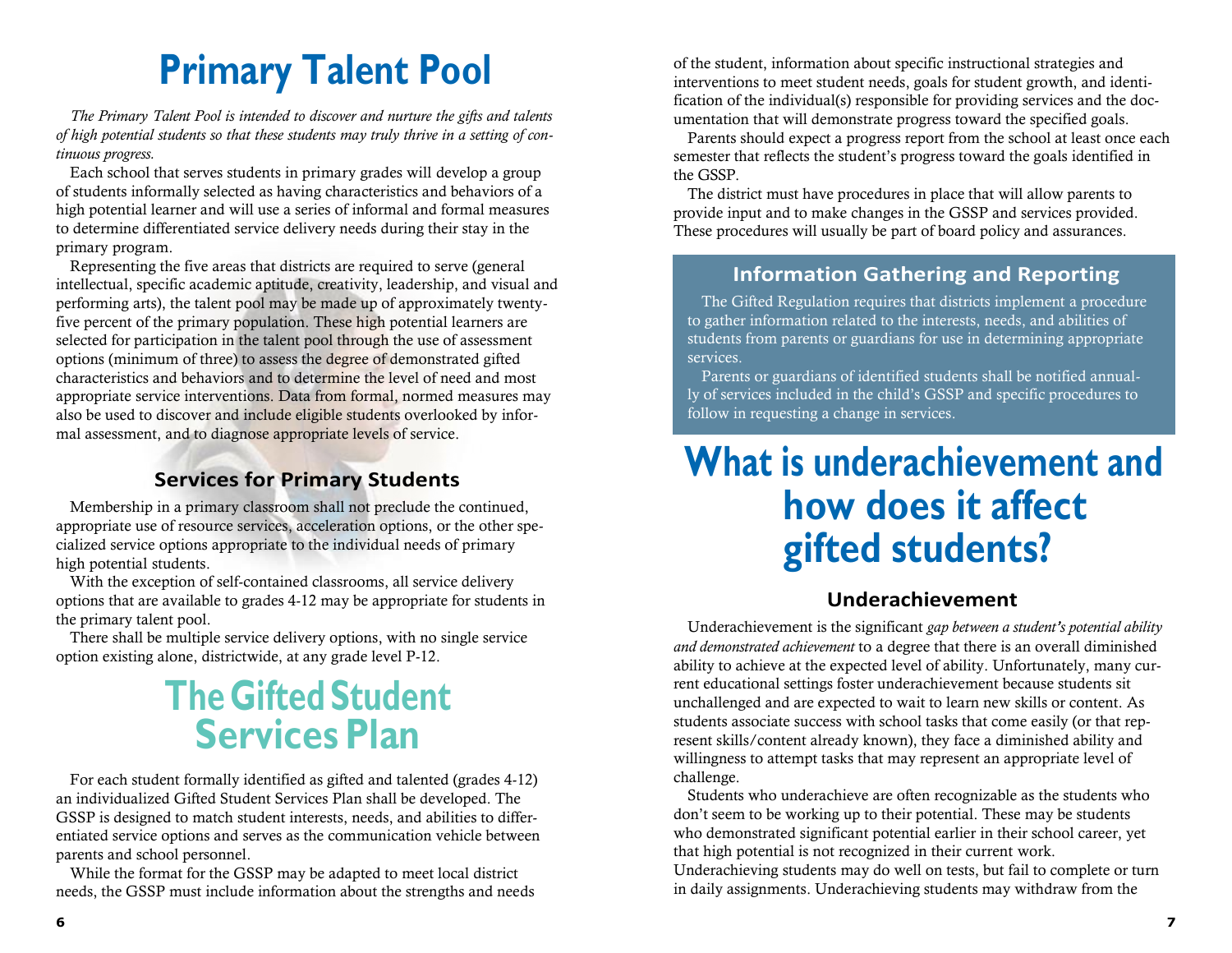

class by daydreaming, sleeping, or doodling; or they may begin to misbehave and become behavior problems. Another group of underachieving students gets fairly good grades (maybe even A's and B's), but do so with no effort and are not given opportunities to show what they truly have the potential to do.

A consistent pattern of underachievement creates students who may lack cognitive skills, study skills, and task persistence that will allow them to succeed when faced by work at an appropriate level of challenge. It is important that steps be taken to improve underachievement whenever the pattern emerges in order to keep underachievement habits from becoming too deeply entrenched in student work habits.

#### **Underachievement Interventions**

Always pretest to find what students have mastered, then use results of pretesting to design instruction. The pretest can be helpful to underachieving students by showing areas of mastery and by identifying needs. Validating what students know by excusing them from tasks that pretests show they have mastered has been shown to be a strong motivationaltool.

Good diagnostic data on strengths and needs of underachieving students, as well as a profile of interests and passions is invaluable. Once this information is available, the preferences of underachievers can be used to design tasks just as diagnostic data can be used to provide instruction to eliminate skill gaps that interfere with the underachiever's willingness to attempt tasks.

Compacting, acceleration, and contracting are all valuable strategies to use to reverse underachievement. Each of these strategies validates student mastery, provides opportunities for student choice, and provides practice with study skills, time management skills, and research skills so that underachievers feel more empowered and feel greater ownership in their own education.

### **Keys to Reversing Underachievement:**

- Provide specific, diagnostic feedback.
- Identify and recognize small improvements in underachiever's work habits.
- Make tasks meaningful and be able to justify what students are asked to do.
- Provide opportunity for student choice.
- Establish and communicate clear criteria for success.
- Be patient. Underachievement patterns took time to become habits. It takes time to break habits.

# **HowdoI supportmygiftedchild in and out ofschool?**

### **Education Beyond the School**

Provide opportunities for the students to explore and pursue interests. Exploration of a variety of experiences should be encouraged as students "try on" various activities to discover interests and strengths. Students must also be expected to honor commitments and follow through on tasks/activities they signed on to do. Discussions and decisions about participation should include the degree of commitment expected and the realities of time management that go with each activity. Each child must be given the opportunity to discover and expand personal capacities for varied obligations.

Provide/facilitate opportunities within the community. Community based activities may give gifted students opportunity to act on concerns and global awareness. (For example, students may be participants in a food drive or environmental project that can provide opportunity to develop leadership skills and see applications for skills in a real world setting.) Such activities may provide a peer group focused on a common purpose that is often absent in school activities.

Connect students with academic opportunities that are available outside of the school day. Weekend and summer enrichment programs, correspondence courses, mentors, Virtual High School courses, travel-study experiences, and talent/hobby pursuits can be invaluable in forging connections with an intellectual peer group and individuals who share a common passion for learning. Those links can be important to gifted students providing experiences that may sustain their intellectual curiosity.

Encourage pursuits that support identified gifts. Provide lessons, team experiences, family travel, and resources that relate to student gifts. (For example, take a gifted leadership student to a political rally to observe the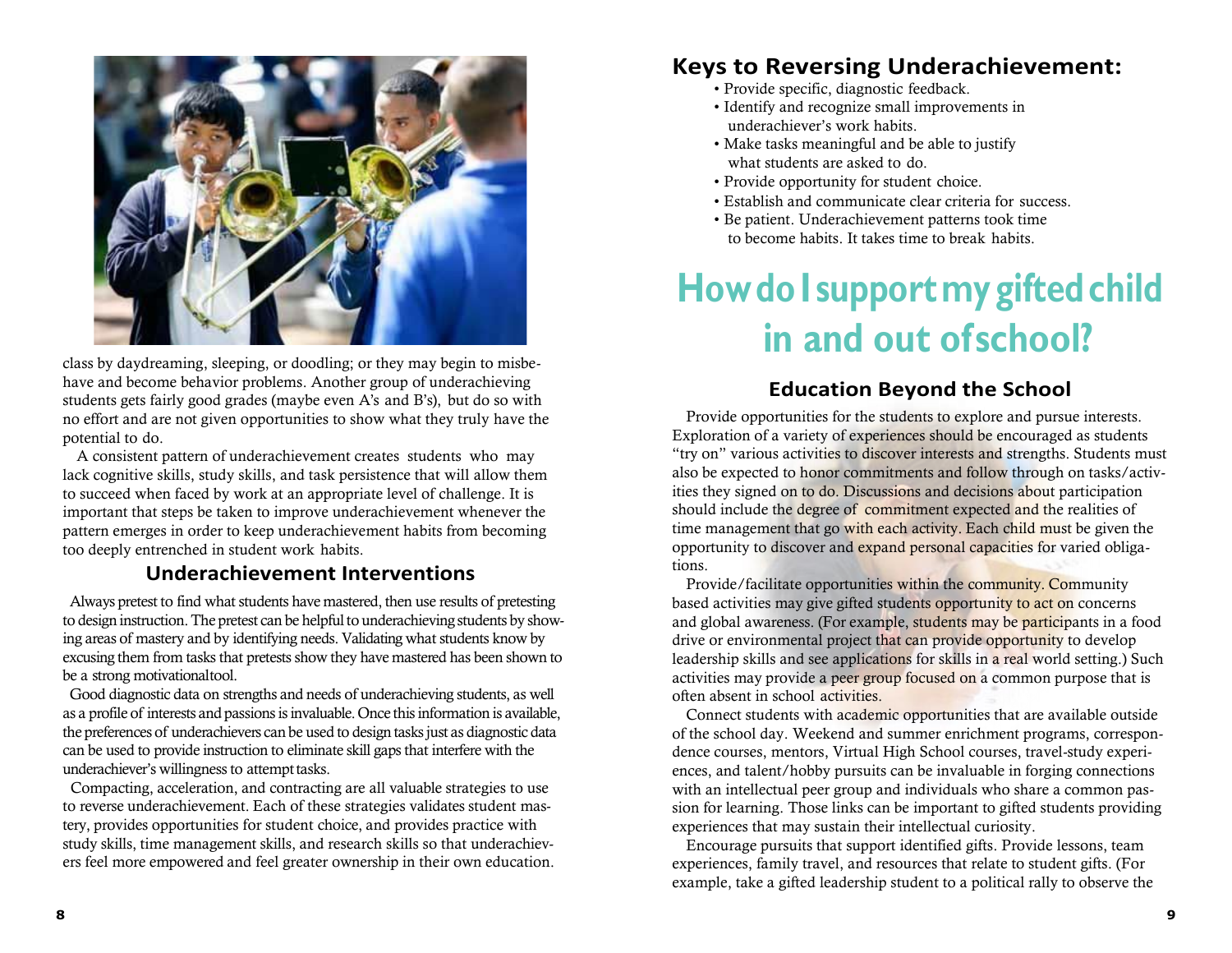process and discuss the characteristics of successful political leadership.) It is important to link the gifts and talents of the student to real world experiences and to guide the student to internalize the standards of excellence reflected in that talent area.

### **Strength in Numbers**

Seek out parent support groups and materials through the Kentucky Association for Gifted Education (KAGE), the National Association for Gifted Education (NAGC), the Council for Exceptional Children (CEC), local PTA or PTO, and any other group focused on the unique needs of gifted students. Parenting a gifted child is a wonderful, challenging process, and learning about the experiences of others may be helpful.

### **Strengths Create Needs**

Remember that a gifted child's strengths are part of the child, but do not entirely define the child. Giftedness is asynchronous development and the child may appear average or even "below average" in some settings on some types of activities. For a child with extremely high ability in one or more areas, age-appropriate responses may be characterized as "immature." A



"childish" response — frustration with injustices, nonconformity, perfectionism, inappropriate comments — may result from cognitive skills and awareness beyond the child's ability to act. Be aware of student strengths and needs and help to build coping strategies and skills — social, time-management, affective, and academic — that will be needed to allow the child's experiences to keep pace with the strengths.

### **Advocacy and Communication**

*Paired with effective parenting strategies, communication between home and school is critical to designing the most effective educational environment for each student.*

- Offer information, anecdotes, work samples, and other communication that can give educators insights into the child. Students often do what is expected, "rising" to the low level of expectation in the classroom, so that teachers truly do not have the opportunity to see the capabilities of the child. Educators need all of the information they can get in order to best serve children.
- Be aware that "Bored" is a code word for many student reactions. Work with the teacher to equip the student with strategies that will build independence, will ensure mastery of requisite skills, and will provide opportunity for continuous progress.
- Work to build awareness that students learn to underachieve by working in an environment that is not challenging and that does not celebrate excellence. Emphasis must be on personal growth, change, improvement, and personal standards rather than a grade or generic comment, such as "Very good" of "Do your best." Gifted students must be helped to internalize standards of excellence for various tasks in varied fields, as they will be working independently more often and earlier than their peers.
- Ask about curriculum decisions and pre-testing. How is the level of instruction determined? How are student groupings determined? How are student needs addressed when pre-testing indicates that content is already mastered? How is instruction matched to the learning styles and characteristics of students?
- the life experiences or wisdom to make the rules, yet may attempt to use strong verbal skills to argue or convince. Listen, but remain the adult. • Remember parent/child roles. A precocious child does not have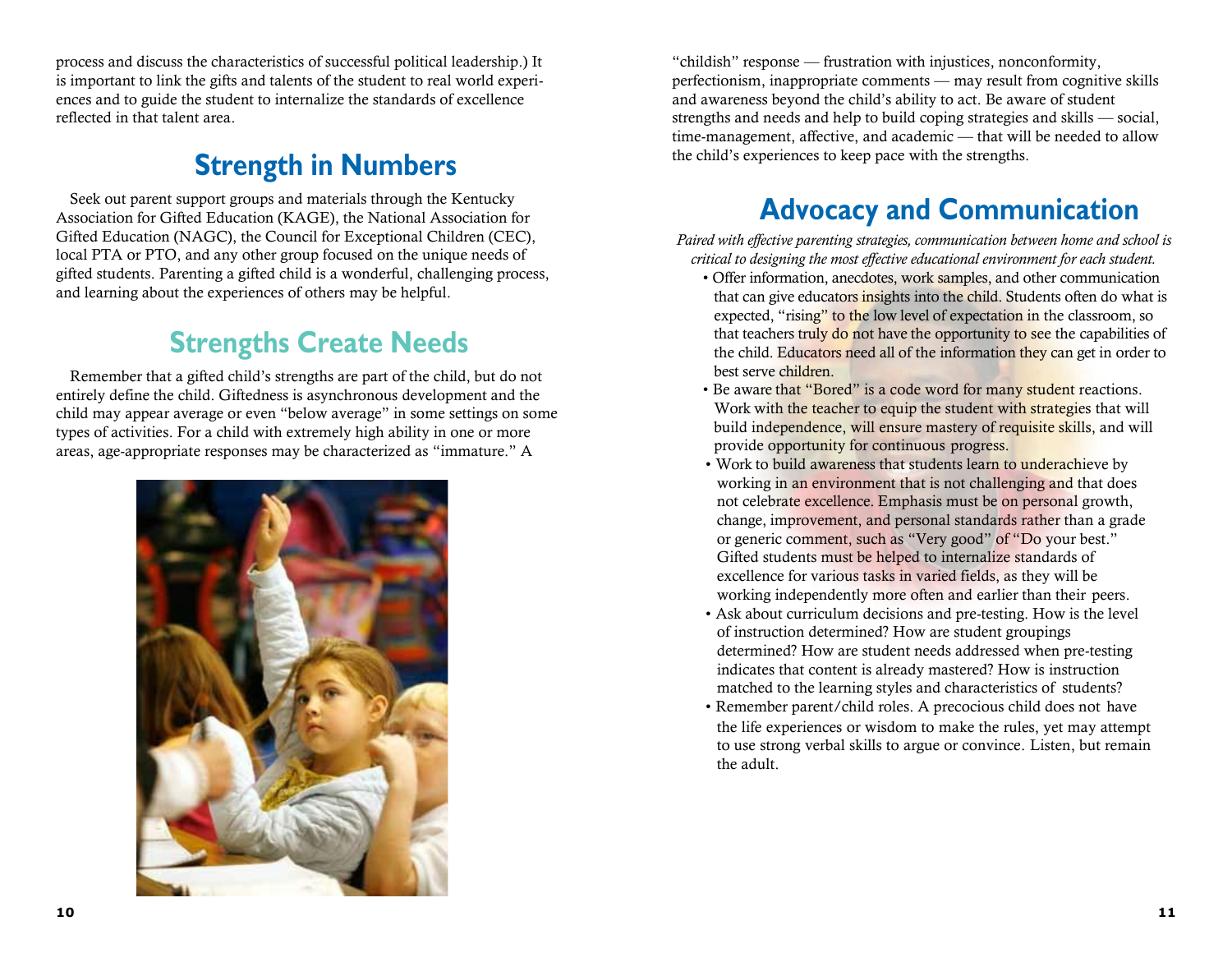# **Terms to Know**

### **The 3 G's of Gifted Education —**

Gifted and Talented: Those students who are identified as having demonstrated or potential ability to perform at an exceptionally high level in general intellectual ability, specific academic aptitude (e.g., science, mathematics, language arts), creativity, leadership skills, and/or the visual or performing arts. These students require services or activities beyond those ordinarily offered by the school in order to reach their full potential. Gifted and Talented Student Services Plan (GSSP): The educational plan designed specifically to meet an individual gifted student's needs. The GSSP matches student's interests, needs, and abilities to differentiated service options and serves as the communication vehicle between parents and school personnel.

Grouping: The grouping of students for the purposes of addressing specific continuous progress skill development, socio-emotional needs, and interests. Groups may be flexible to address the instructional needs, interests, and abilities of students. Instructional grouping is NOT tracking, in which student grouping is maintained for all learning activities and remains in place over extended periods of time without regard for the specific needs of students.

Acceleration: Allowing students to move through material at a pace faster



than their age mates and at a rate that is appropriate to their abilities. Examples of acceleration include curriculum compacting, higher level activities based on parallel content, subject level acceleration, grade skipping, and early exit from school.

- Affective Domain: The domain of learning centered around attitudes, feelings, understanding of self and others. Gifted students have specific needs within the affective domain.
- credit. Advanced Placement (AP): A program of college level courses available to high school students. Completion of a core of AP courses with acceptable exam scores earns students a Kentucky Commonwealth Diploma. Students who receive prescribed scores on AP exams may receive college
- Cluster Grouping: The assignment of a small group of identified students with similar interests, needs, and abilities to a teacher trained in the appropriate instruction of gifted and talented students in order to provide differentiated instruction.
- Compacting: Reducing the amount of time students spend in those areas of the curriculum where students demonstrate mastery. Compacting reduces repetition, promotes student engagement, and allows students to focus on content/skills not already mastered. Pre-testing and careful monitoring are important to compacting.Differentiation: Systematic changes in the pacing, the content (what is learned), the process (how it is learned), or the product (how learning is demonstrated) to meet the learning needs of students.
- Distance Learning: Learning opportunities such as Kentucky Virtual High School and Kentucky Virtual University offered through the use of computer technology or satellite transmission.
- Enrichment: Differentiated, academically-based activities that go beyond the core curriculum to offer in-depth exploration or opportunity to integrate learning across disciplines. Enrichment activities are intended to supplement and extend the student's educational experience.
- Heterogeneous Grouping: Students placed together in a classroom based on their age or grade levels.
- High Potential Learners: Students in the top twenty-five percent of the primary student population who demonstrate gifted characteristics and behaviors. These students demonstrate need for differentiated instruction as a part of the Primary Talent Pool.
- Homogeneous Grouping: Students placed together based on academic ability, special needs, interests, or other common characteristics relating to instruction.
- Honors Courses: Courses designed to provide more challenging material through higher levels of content, process, product, and adjusted pacing.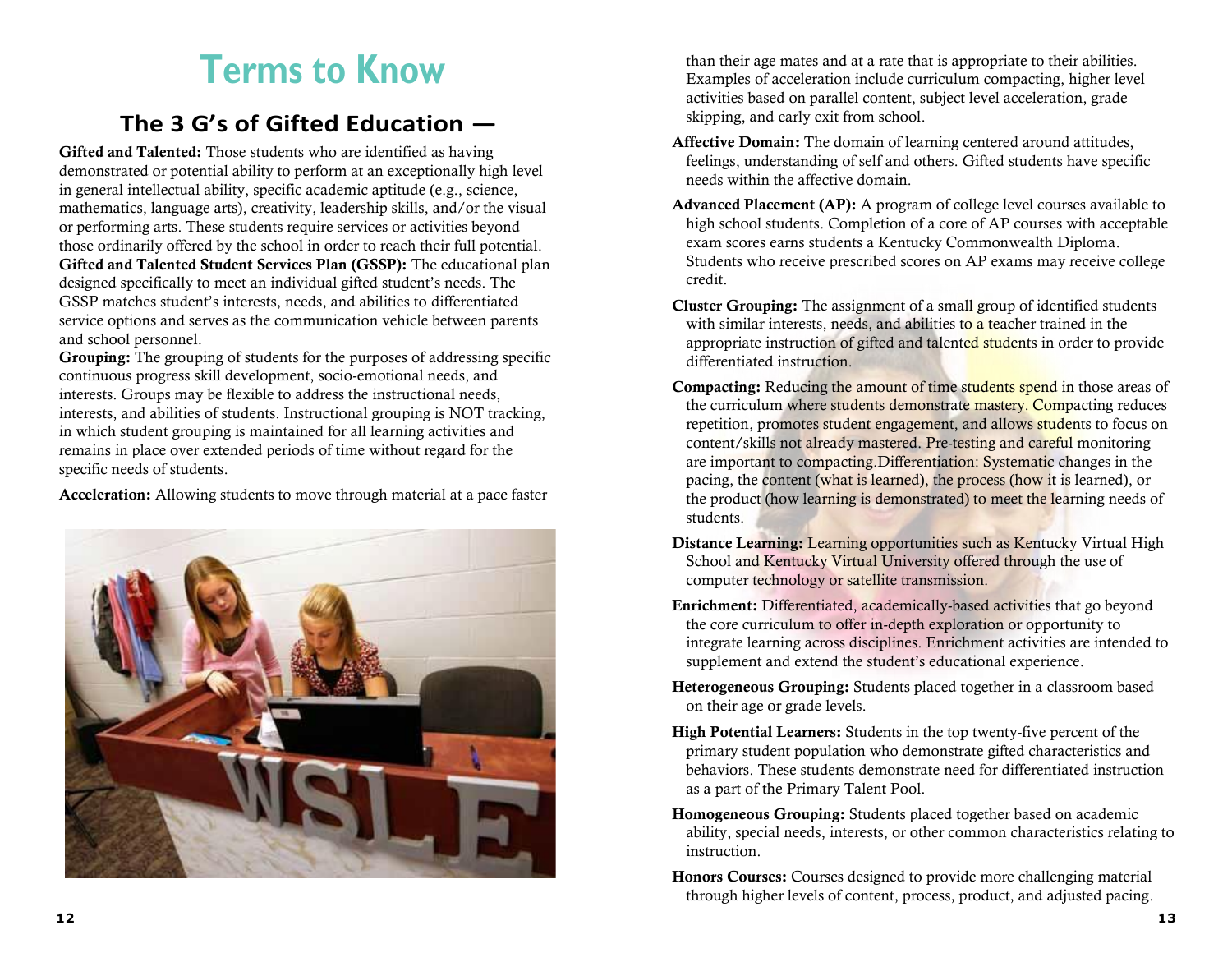- Independent Study: A self-directed course or a study of a selected topic under the supervision of a teacher or college/university personnel.
- Primary Talent Pool: The primary students selected as having characteristics and behaviors of high potential learners and diagnosed using a combination of informal and formal measures to determine differentiated service delivery needs throughout their primary experience.
- Seminar: Sessions on specific topics focusing on advanced content and high level process skills.
- Underachievement: A significant gap between a student's potential ability and demonstrated achievement to a degree that there is an overall diminished ability to achieve at the expected level of performance.